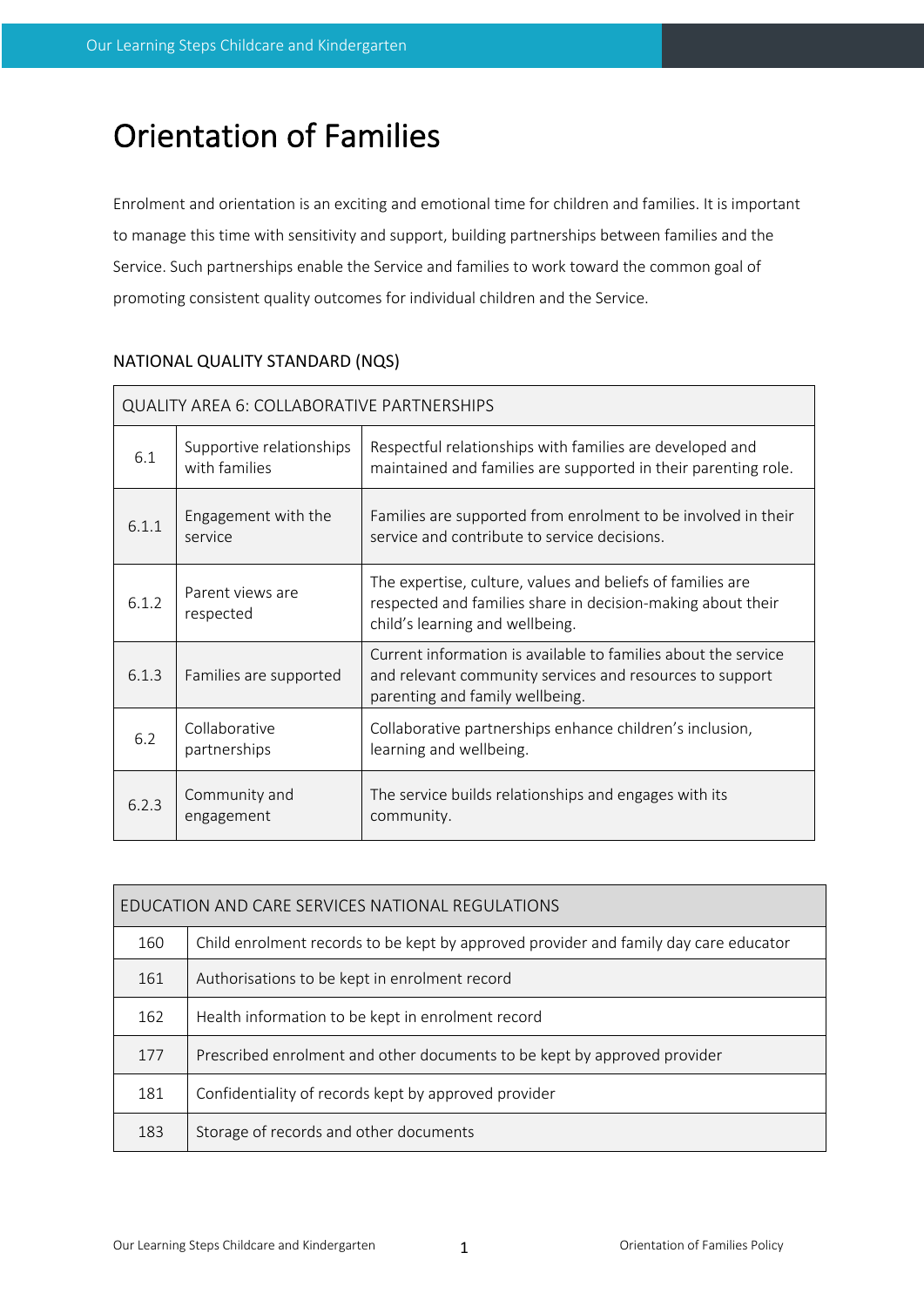#### PURPOSE

We aim to ensure children and families are provided with an orientation procedure that allows the family to transition into the Service positively and well-informed, meeting the children and families' individual needs. We strive to establish respectful and supportive relationships between families and the Service to promote positive outcomes for children whilst adhering to legislative requirements.

#### SCOPE

This policy applies to children, families, staff, management, and visitors of the Service.

#### IMPLEMENTATION

Orientation is an important process for children, families and Educators to gain vital information about the individual child's needs and interests. To enable children to feel safe and secure, and to set the foundations for a trusting partnership, we feel that it is necessary for the family to attend an orientation visit. This visit assists the child to adjust to a new setting and helps to make the transition from home to the Service stress-free.

During orientation, Educators will discuss the following in order to gain a better understanding in supporting the family:

- The cultural and/or linguistic background for families from non-English speaking backgrounds (external support may be required).
- The family's needs in relation to work or other commitments.
- The family's previous knowledge or experience of other children's services.
- Any additional needs of the child and/or their family.
- Any court orders that are applicable to the child.
- Service philosophy and curriculum.
- The child's interests.
- Family goals and expectations.
- Strategies to help settle into the Family Day Care Setting.
- Any allergies and emergency plans for the child.
- The Service and room routine.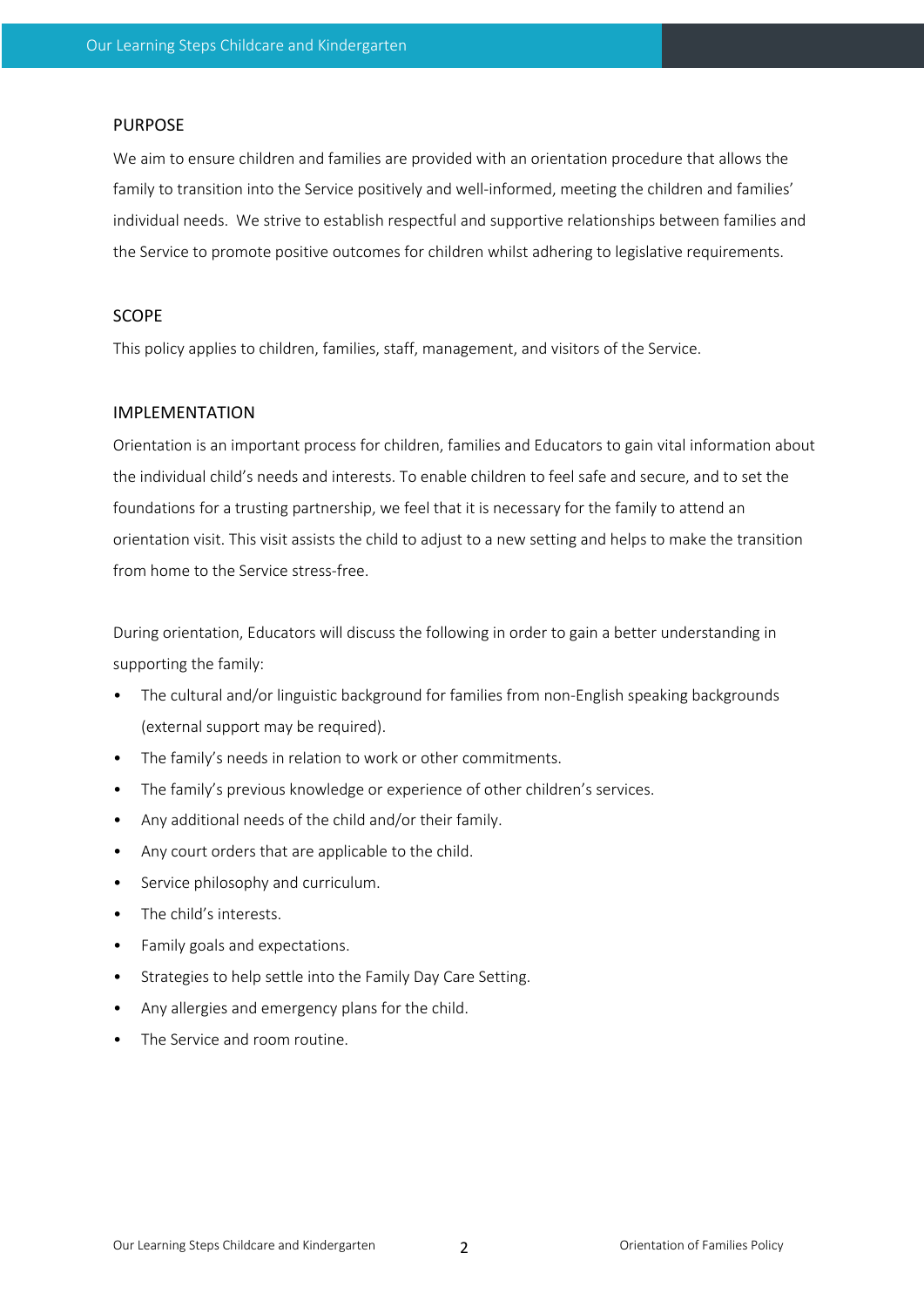#### MANAGEMENT WILL ENSURE

- The orientation process is well organised, flexible, and informative.
- The child and family visit the Service and familiarise themselves with the environment. The child may participate in the activities and experiences if they feel comfortable.
- The family and child/children are introduced to the Educators in the room.
- To create a welcoming environment and interact positively with the child and family.
- The child and family are respected at all times, acknowledging the individuality of each parenting style.
- Families are encouraged to ring, email, or visit the Service as often as they like when their child has commenced care.
- Families are reassured that if the child is distressed over a long period of time the educators will contact them.
- Support agencies are contacted for children with additional needs.
- Families know how to provide feedback.

## EDUCATORS WILL:

- Greet children and families upon arrival.
- Discuss with families the best transition process for the child.
- Encourage families to say good-bye to the child when dropping off.
- Phone families if the child remains distressed.
- Encourage families to stay as long as they need to in order to reassure their child.
- Seek information about the child and family throughout the orientation process.
- Create a welcoming and inviting environment.

## DURING THE ORIENTATION OF THE SERVICE, FAMILIES WILL BE:

- Given the Service enrolment form to be completed.
- Provided with an outline of the Service policies, which will include fee payment, sun safety, illness and accident and medical authorisation.
- Provided with a Parent Handbook.
- Shown the signing in/out process.
- Advised of appropriate clothing for the child to wear to the Service, including appropriate shoes.
- Advised of what the child will be required to bring each day.
- Informed about policies regarding children bringing in toys from home.
- Informed about wearing sun safe Hats and application of Sunscreen.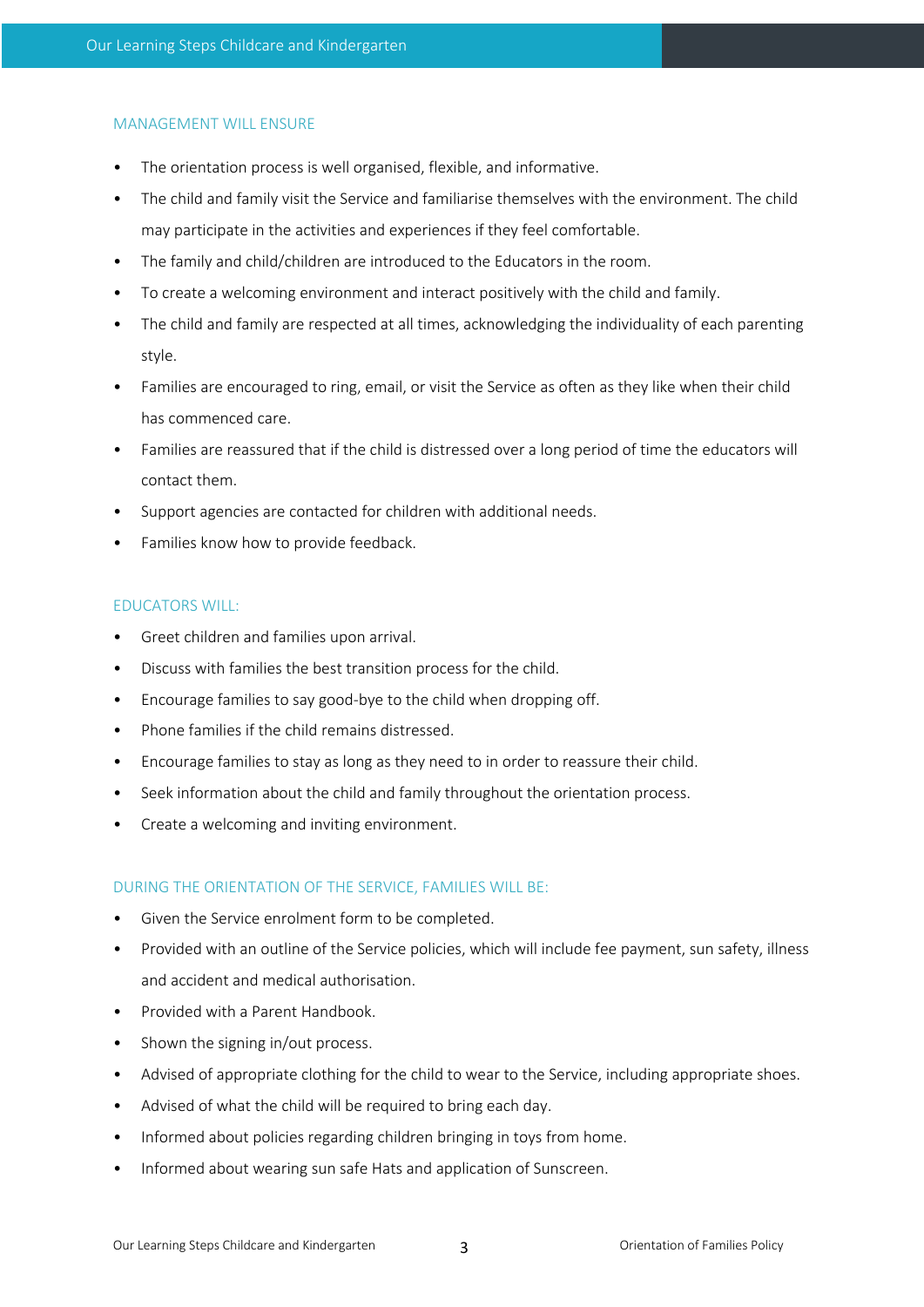- Introduced to the child's Educators.
- Taken on a tour around the Service.
- Discuss medical management plan and allergies (if applicable).
- Advised about the daily report/journal and how parents can view this.
- Introduced to the room routine and Service program. This includes StoryPark app and Art portfolios (if applicable) and the observation cycle.
- Informed about Service communication methods including meetings, interviews, newsletters, emails etc.
- Able to set Family Goal's for their child.
- Asked to confirm their preferred method of communication.

## ROOM TRANSITION

- Children will only be transitioned when they are ready in all aspects of their development and in accordance with their age.
- Room transitions will occur when there is a vacant position for the child.
- Management will consult with families when a child is transitioning to the next room, discussing their expectations and requirement to ensure the child settles into their new environment.
- Management and Educators aim to ensure the transition between rooms is positive and smooth, communicating with families about how the transition is progressing.

## SOURCE:

Education and Care Services National Regulation and amendments.

Managing Emergency Situations in Education and Care Services.

National Quality Standard (NQS).

Revised National Quality Standards.

The Business of Childcare, Karen Kearns, 2004.